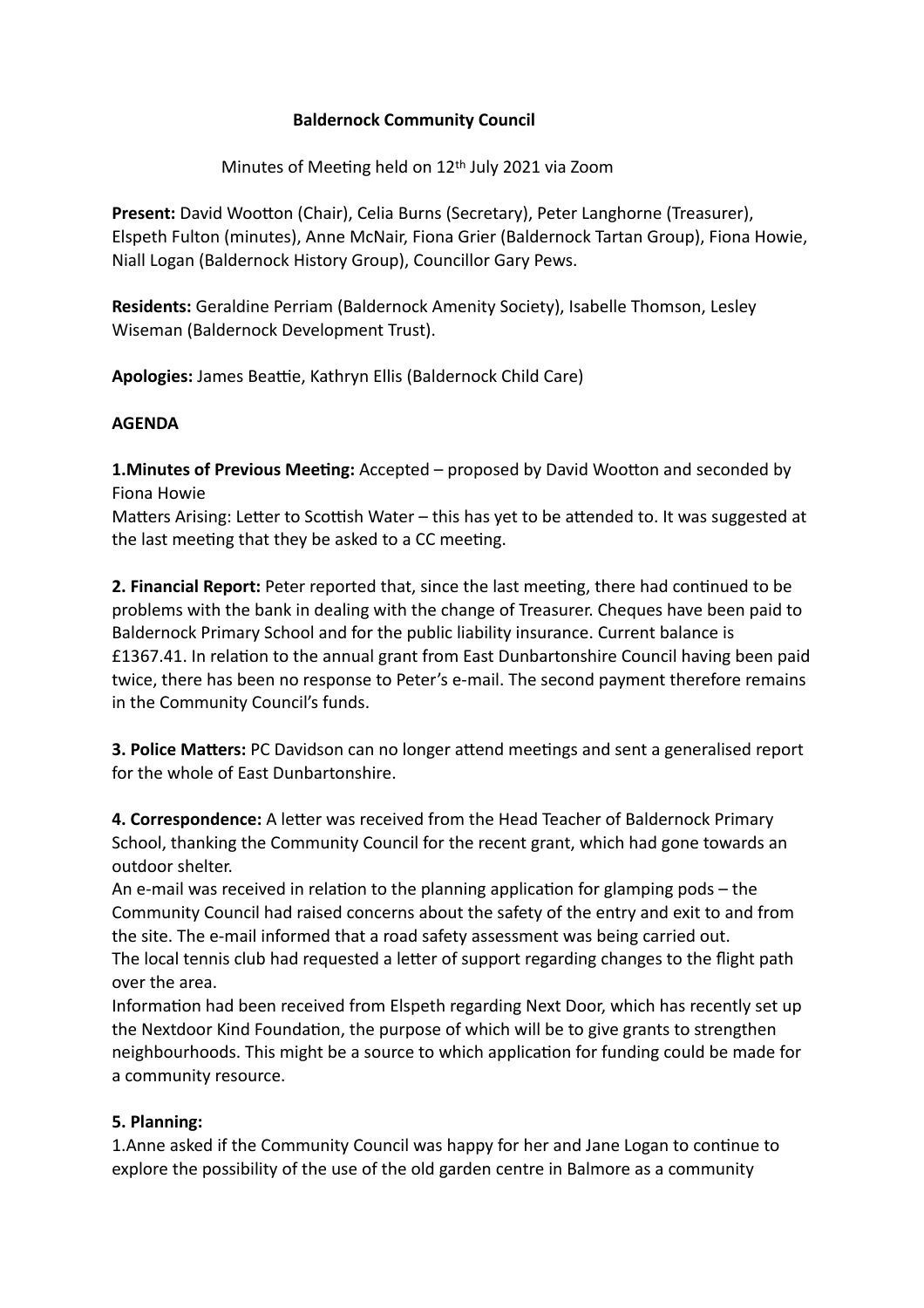resource. The owner of the building has been identified, and Anne and Jane plan to write to the company. Niall said that there was nothing to lose by pursuing this; there was general agreement.

2.Proposal for side extension, Craigmaddie Road. The plan includes an increase in the roof ridge height for a roof terrace, which may affect neighbouring property. Otherwise, the Community Council has no objection.

3. Synetig appeal: Gary informed that the matter is now in the hands of the DPEA. All documents relating to the original application to EDC and the appeal documents can be accessed via the DPEA website. Anne informed that the case will be allocated to a Reporter, and there will be a site inspection. The date will not be disclosed.

Action: It was agreed that Anne and Elspeth would draw up a response to the appeal, to be submitted by the deadline of 30<sup>th</sup> July.

Niall asked if Torrance Community Council were responding to the appeal; Celia to contact Marion Thomson. Fiona Howie said that there had been support for objecting to the application from Milngavie Community Council. They could also be contacted.

4. Anne noted that, on the current list of applications to EDC, there was an application for an equestrian centre at Baldernock Glebe.

**6. Broadband:** Lesley reported that the process of trying to obtain superfast broadband had been deeply frustrating. Last August Open Reach had proposed a solution for the community. There followed long delays of weeks and months to reply to communications. In February they sent what they thought was a complete list of premises to be covered, except for one. That offer was accepted, to be followed by a final list. When that arrived 70 premises had been removed from Baldernock and 20 from Torrance added. Some of the omissions were inexplicable – for example two houses missing from a block of five. Conditions were also attached to the final version, with the community being made liable for half the cost and a legal contract; not the original agreement. The representative from Open Reach said this was a standard template and could not be changed. Lesley had contacted Rona McKay, MSP, requesting a meeting with a more senior person in Open Reach. Ms McKay was currently trying to set up a meeting, to be attended by Ms McKay, a senior official from Open Reach, Lesley and representatives from the Community Council. Fiona Howie asked what still had to happen? Lesley said that a complete list of premises was required, which all have to go through the voucher process.

David once again expressed the Community Council's appreciation for all Lesley's work on this issue.

**7. Baldernock Amenity Society:** Geraldine said that the Society will put in a fresh submission in response to the Synetiq appeal.

Fiona Howie said that the submission in relation to the historical review would be held over to allow time for further discussion with EDC. Geraldine said that the preparation for the historical environmental review was excellent, with a renewed focus on Baldernock. The process has led to a more valuable end result.

**8. Baldernock Tartan:** Fiona Grier informed that the tartan has been woven; they are waiting for the bolts to come to the factory to make the pieces – scarves, throws and stoles - as